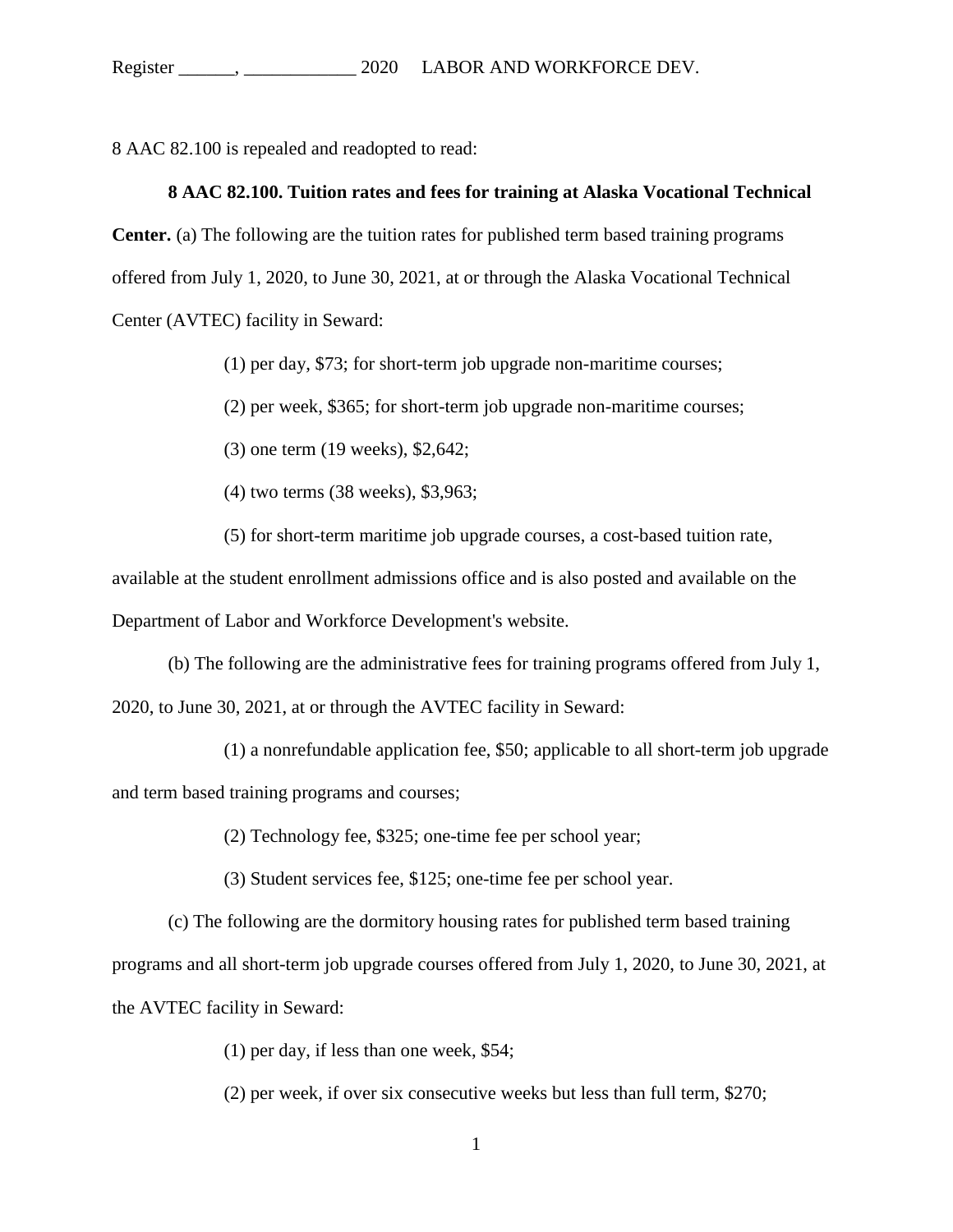(3) per term, \$2,647.

(d) The following are the apartment rental rates for published term based training programs offered at the AVTEC facility in Seward from July 1, 2020, to June 30, 2021:

(1) one-bedroom, \$975 per month;

(2) two-bedroom, \$1,100 per month;

(3) two-bedroom with washer and dryer, \$1,250 per month;

(4) four bedroom, \$1,450 per month;

(5) security deposit, to be returned less damages repair costs, \$800.

(e) The following are the cafeteria meal rates for a student who is a resident of the

AVTEC dormitories in Seward for term based training programs and all short-term job upgrade training courses, offered at the AVTEC facility in Seward from July 1, 2020, to June 30, 2021; meal plans for students staying in AVTEC dormitories are required:

(1) per day, if less than one week, \$31;

(2) per week, if less than full term, \$124;

(3) per term, \$2,347.

(f) The individual cafeteria meal rate from July 1, 2020, to June 30, 2021 for a student is \$11 per meal. The individual cafeteria meal rate from July 1, 2020, to June 30, 2021 for a nonstudent is \$12 per meal.

(g) The following are the tuition rates for published term based training programs offered from July 1, 2021, to June 30, 2022, at or through the AVTEC facility in Seward:

(1) per day, \$76; for short-term job upgrade non-maritime courses;

(2) per week, \$380; for short-term job upgrade non-maritime courses;

(3) one term (19 weeks), \$2,748;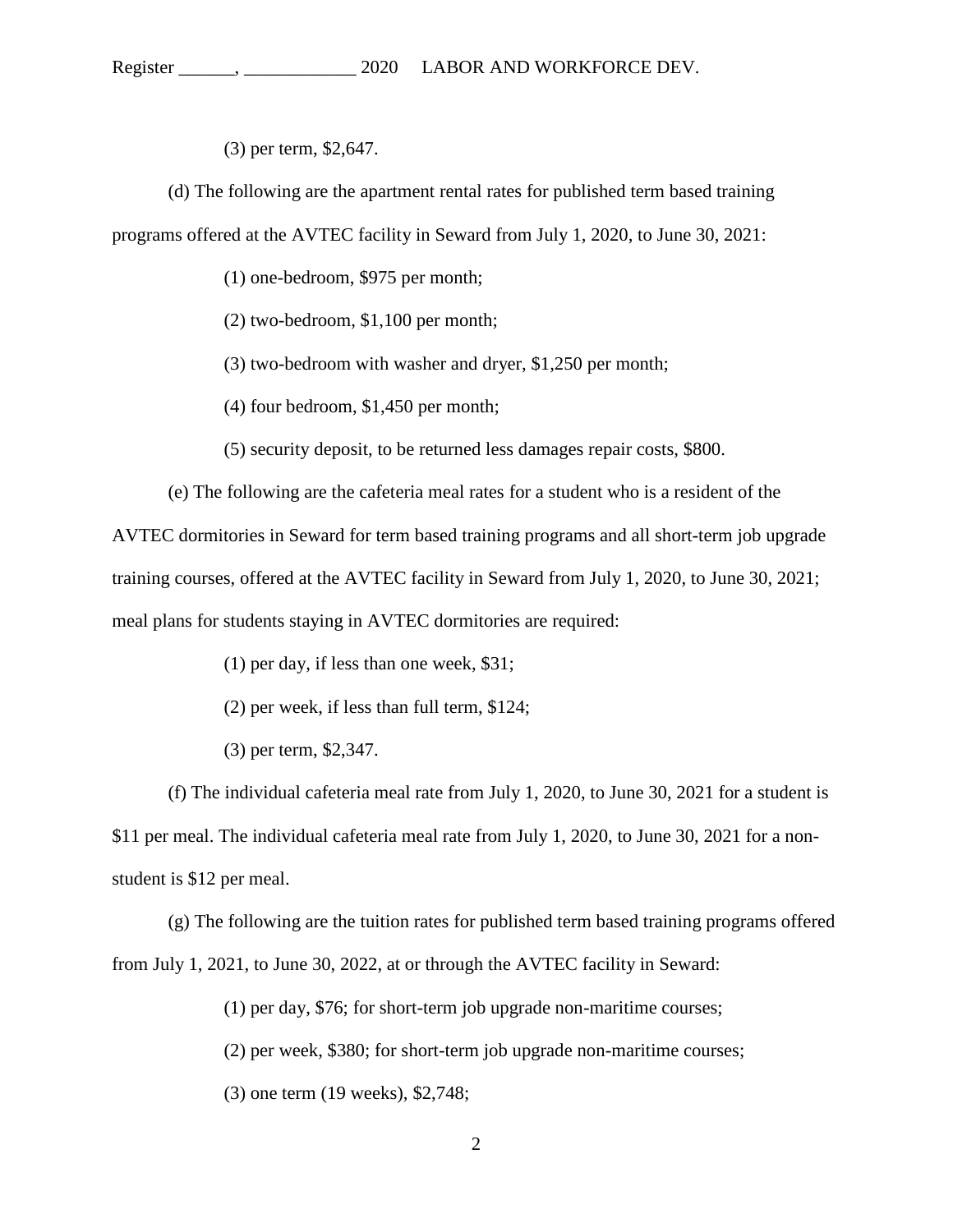(4) two terms (38 weeks), \$4,122;

(5) for short-term maritime job upgrade courses, a cost-based tuition rate,

available at the student enrollment admissions office and is also posted and available on the Department of Labor and Workforce Development's website.

(h) The following are the administrative fees for training programs offered from July 1,

2021, to June 30, 2022, at or through the AVTEC facility in Seward:

(1) a nonrefundable application fee, \$50; applicable to all short-term job upgrade and term based training programs and courses;

(2) Technology fee, \$325; one-time fee per school year;

(3) Student services fee, \$125; one-time fee per school year.

(i) The following are the dormitory housing rates for published term based training

programs and all short-term job upgrade courses offered from July 1, 2021, to June 30, 2022, at the AVTEC facility in Seward:

(1) per day, if less than one week, \$56;

(2) per week, if over six consecutive weeks but less than full term, \$281;

(3) per term, \$2,753.

(j) The following are the apartment rental rates for published term based training programs offered at the AVTEC facility in Seward from July 1, 2021, to June 30, 2022:

(1) one-bedroom, \$975 per month;

(2) two-bedroom, \$1,100 per month;

(3) two-bedroom with washer and dryer, \$1,250 per month;

(4) four bedroom, \$1,450 per month;

(5) security deposit, to be returned less damages repair costs, \$800.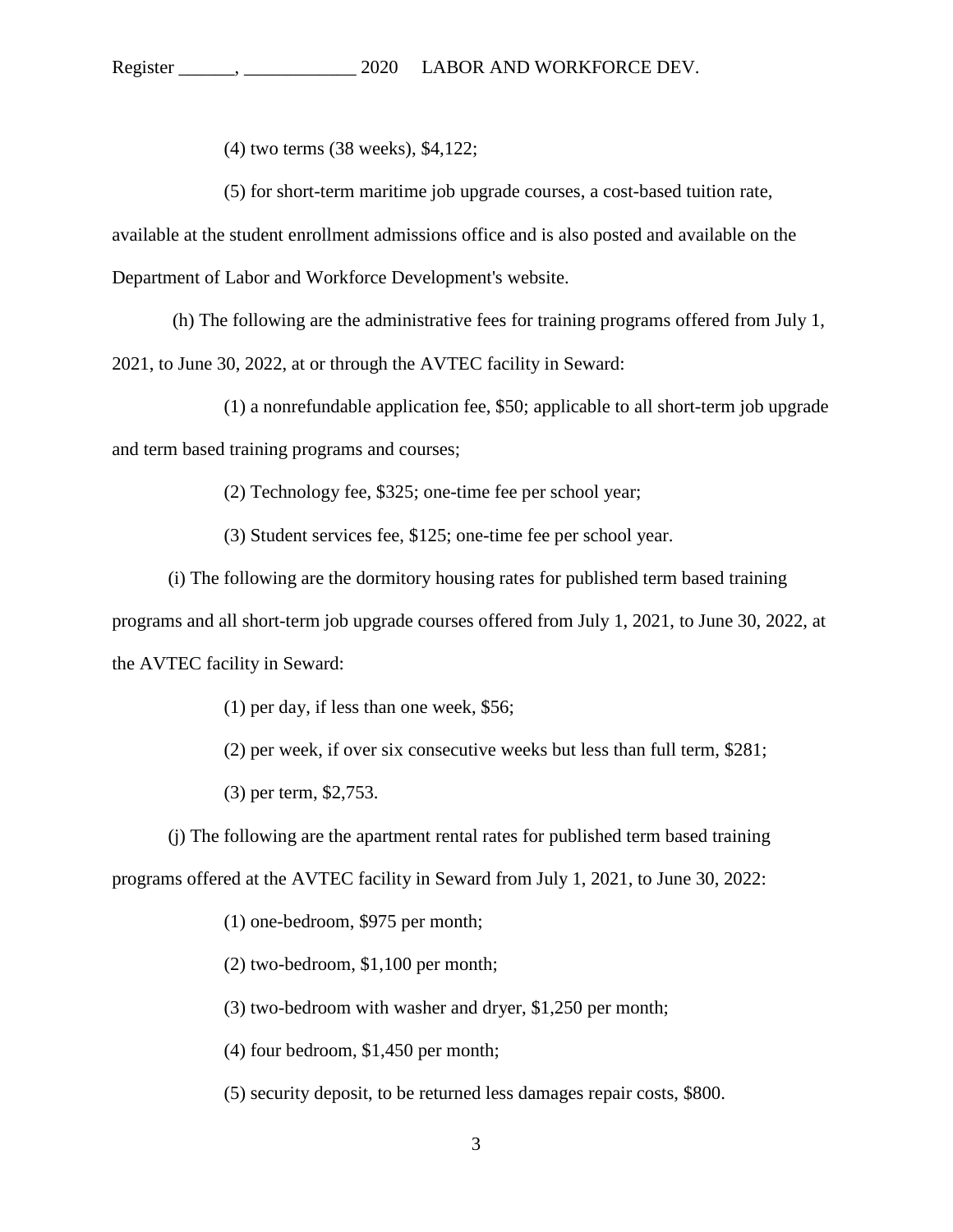(k) The following are the cafeteria meal rates for a student who is a resident of the AVTEC dormitories in Seward for term based training programs and all short-term job upgrade training courses, offered at the AVTEC facility in Seward from July 1, 2021, to June 30, 2022; meal plans for students staying in AVTEC dormitories are required:

(1) per day, if less than one week, \$32;

(2) per week, if less than full term, \$129;

(3) per term, \$2,441.

(*l*) The individual cafeteria meal rate from July 1, 2021, to June 30, 2022 for a student is \$11 per meal. The individual cafeteria meal rate from July 1, 2021, to June 30, 2022 for a nonstudent is \$12 per meal.

(m) The following are the tuition rates for published term based training programs offered from July 1, 2022, to June 30, 2023, at or through the AVTEC facility in Seward:

(1) per day, \$79; for short-term job upgrade non-maritime courses;

(2) per week, \$395; for short-term job upgrade non-maritime courses;

(3) one term (19 weeks), \$2,858;

(4) two terms (38 weeks), \$4,286;

(5) for short-term maritime job upgrade courses, a cost-based tuition rate,

available at the student enrollment admissions office and is also posted and available on the Department of Labor and Workforce Development's website.

(n) The following are the administrative fees for training programs offered from July 1, 2022, to June 30, 2023, at or through the AVTEC facility in Seward:

(1) a nonrefundable application fee, \$50; applicable to all short-term job upgrade and term based training programs and courses;

4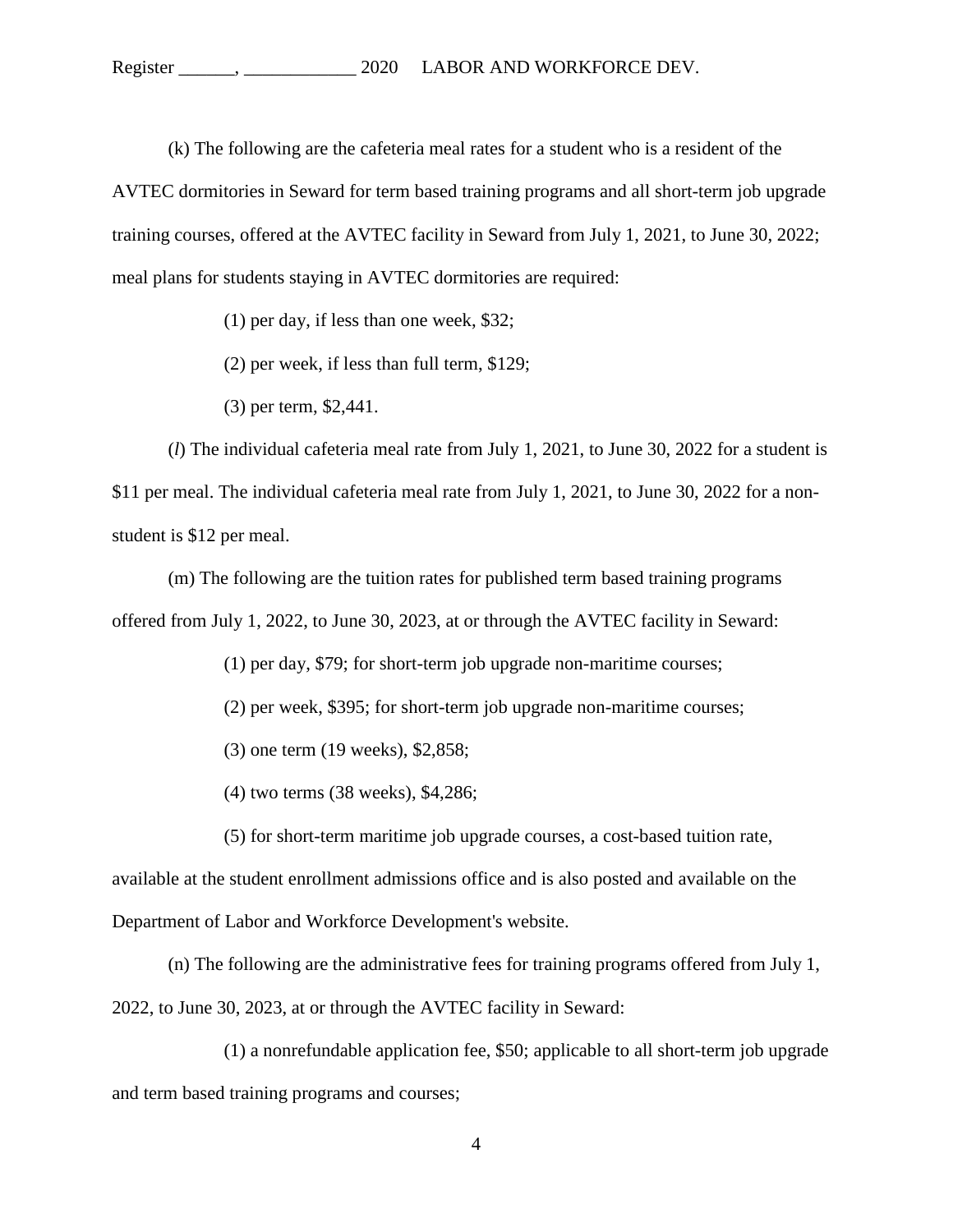(2) Technology fee, \$325; one-time fee per school year;

(3) Student services fee, \$125; one-time fee per school year.

(o) The following are the dormitory housing rates for published term based training programs and all short-term job upgrade courses offered from July 1, 2022, to June 30, 2023, at the AVTEC facility in Seward:

- (1) per day, if less than one week, \$58;
- (2) per week, if over six consecutive weeks but less than full term, \$292;
- (3) per term, \$2,863.

(p) The following are the apartment rental rates for published term based training programs offered at the AVTEC facility in Seward from July 1, 2022, to June 30, 2023:

- (1) one-bedroom, \$975 per month;
- (2) two-bedroom, \$1,100 per month;
- (3) two-bedroom with washer and dryer, \$1,250 per month;
- (4) four bedroom, \$1,450 per month;
- (5) security deposit, to be returned less damages repair costs, \$800.
- (q) The following are the cafeteria meal rates for a student who is a resident of the

AVTEC dormitories in Seward for term based training programs and all short-term job upgrade training courses, offered at the AVTEC facility in Seward from July 1, 2022, to June 30, 2023; meal plans for students staying in AVTEC dormitories are required:

- (1) per day, if less than one week, \$34;
- (2) per week, if less than full term, \$134;
- (3) per term, \$2,539.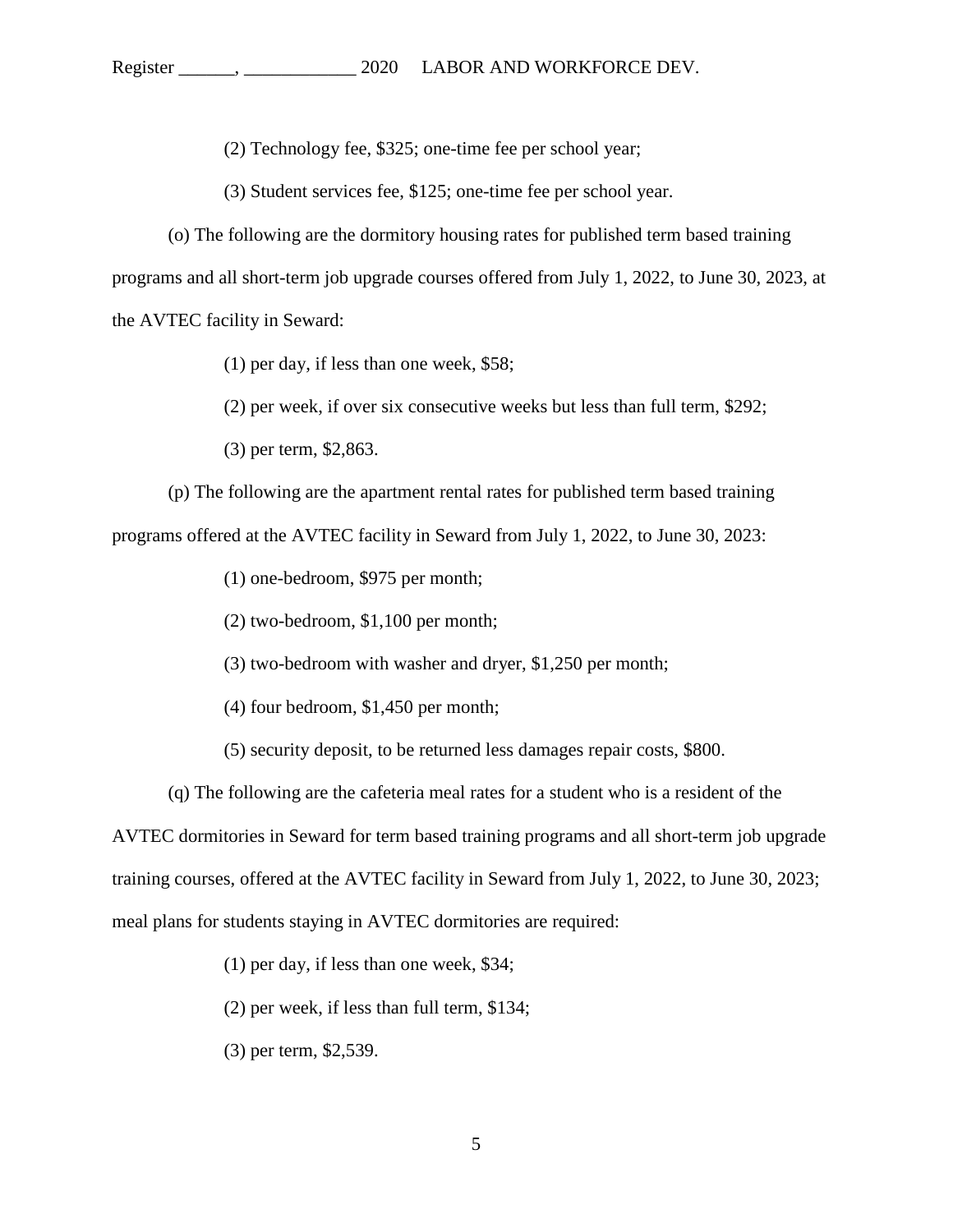(r) The individual cafeteria meal rate from July 1, 2022, to June 30, 2023 for a student is \$12 per meal. The individual cafeteria meal rate from July 1, 2022, to June 30, 2023 for a nonstudent is \$13 per meal.

(s) Customized training and specialized industry specific training may be contracted and offered at the AVTEC facility or elsewhere in the state via a professional services agreement. The cost for customized and specialized industry-specific training will be negotiated based on requirements and location. Off-site training costs include instructor travel, room, board, and training materials. A 10 percent administrative fee is added to all professional services agreements.

(1) The standard instructor daily rate for contract training is \$885 per day for trainings offered from July 1, 2020, to June 30, 2021; costs for non-instructional travel and curriculum development days offered from July 1, 2020, to June 30, 2021, is \$620 per day.

(2) The standard instructor daily rate for contract training is \$885 per day for trainings offered from July 1, 2021, to June 30, 2022; costs for non-instructional travel and curriculum development days offered from July 1, 2021, to June 30, 2022, is \$620 per day.

(3) The standard instructor daily rate for contract training is \$885 per day for trainings offered from July 1, 2022, to June 30, 2023; costs for non-instructional travel and curriculum development days offered from July 1, 2022, to June 30, 2023, is \$620 per day.

(t) For the purposes of this section,

(1) "AVTEC" means the Alaska Vocational Technical Center;

(2) "term based programs" are up to nineteen weeks in duration per term; up to thirty-eight weeks for two terms.

(3) "short term job upgrade courses" are less than a term.

6